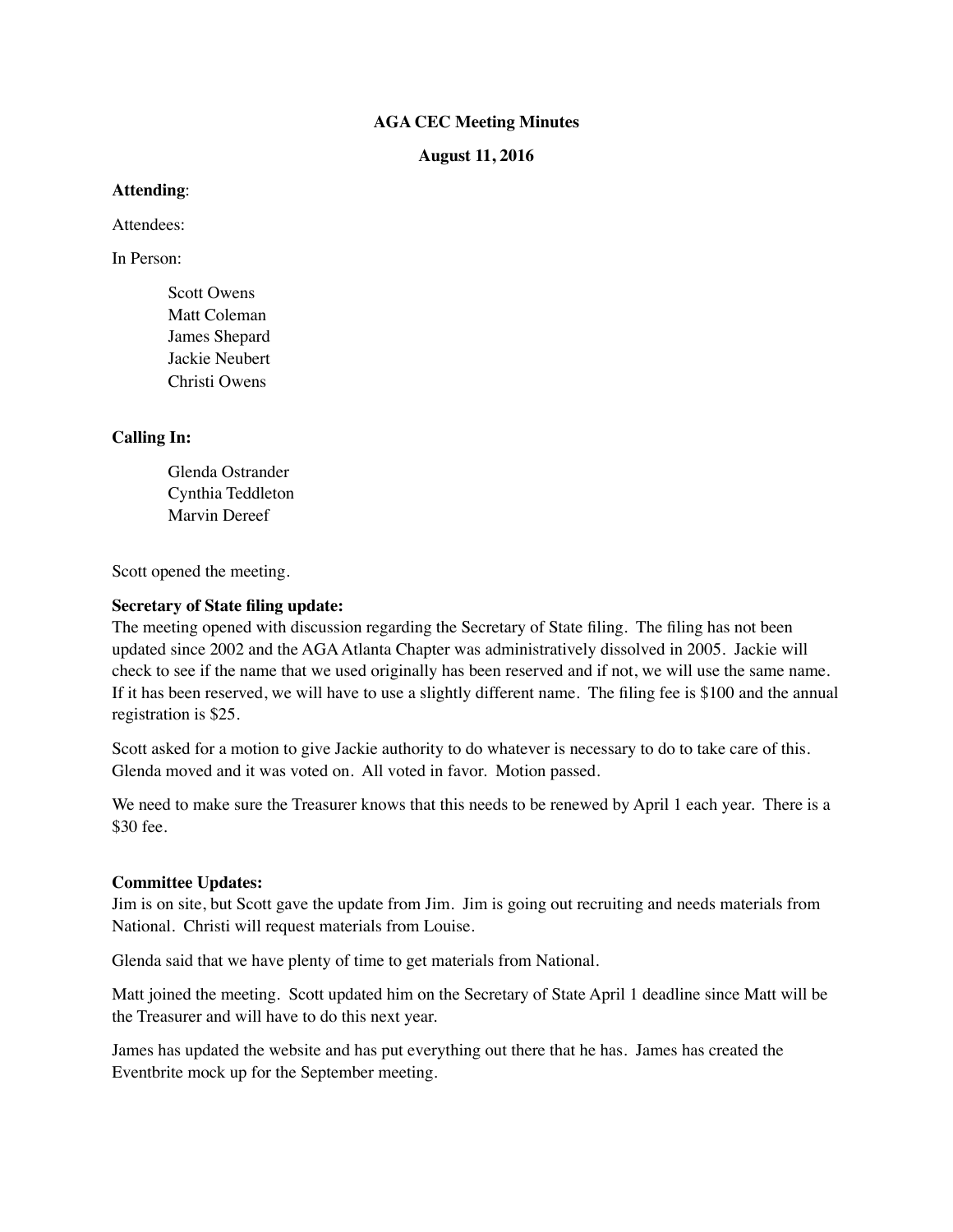### **Confirmed Speakers for Remainder of the Year:**

The November meeting speakers are set, and includes Carolyn Bourdeax and Dr. H.; we also have Wesley confirmed for March; the Regional VP and the National President for May. The National President will speak on data analytics.

### **Sponsorships**:

Scott has reached out to two who have sponsored in the past, but has had no response. We will have to reach out to National to ask who their sponsors are.

The President's message that Scott prepared was selected as a national best practice.

Community Service-Belinda-packing medical supplies

## **GAO Payment for PDT update:**

Cynthia has reached out to someone at GAO for payment.

### **September Meeting Prep:**

Brenda Stouffer and Sri-fraud presentation. John Johnson's boss will also be presenting on fraud. This will be a fraud symposium. Glenda will get the bios for Brenda and Sri.

James will send the Eventbrite mock up to the CEC members to see what it will look like.

## **Website Update:**

James wants people to look at the website and give him feedback. The calendar will have Chapter and National events such as webinars that are available to members. Scott gets an email twice per month from National that has events—he will share with James.

Cynthia has looked at the website and it is slick. It is more in line with National's. Scott said that we are in Phase III. Charleston, SC is one of the first to be created. James said that we may need some Atlanta photos for the new website. Glenda wants to know if our website address will change. James thinks that it will.

Scott said that James has done a ton of work cleaning up legacy passwords and accounts. He wants to thank James for doing all of this. It was a security risk. We will work on a transition plan so that we don't have these problems in the future.

### **Survey Monkey**:

James has the old survey that Glenda used. National has their own Survey Monkey account. A free account limits the questions to 10 and the responses to 100. We can imbed on the website for Google  $(?)$ 

James will send out the questions and see if we want to ask the same questions.

Citizen Centric Report-Marvin will work on this. Jackie will get him the information.

## **Membership Dues**: